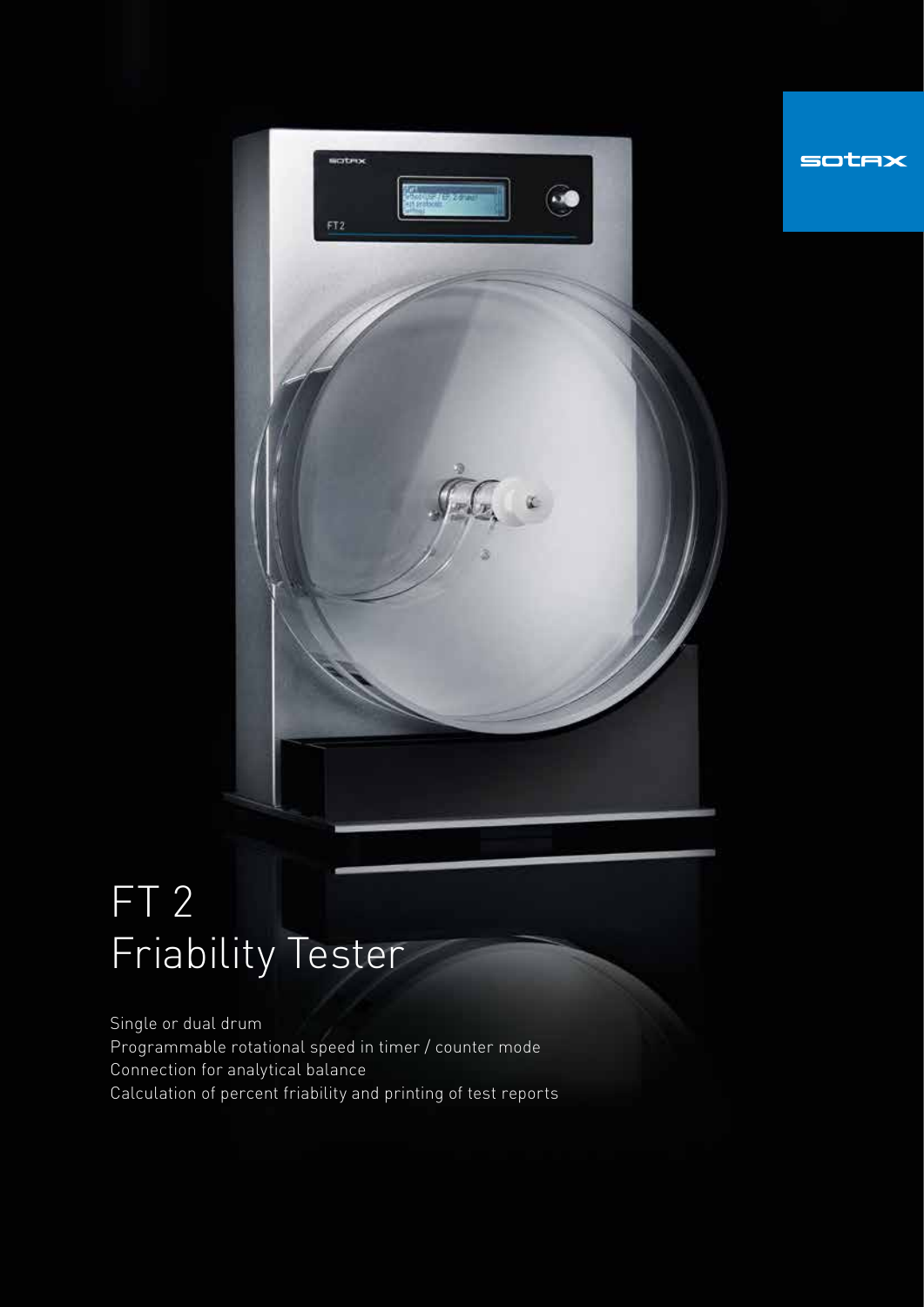## FT 2

The FT 2 friability tester is optimized for fast and efficient operation. Manual tasks typically associated with the recording of weight measurements and report creation can be virtually eliminated by connecting the instrument to a standard laboratory balance. If desired, operators can start tests using a pre-defined EP / USP method – reducing setup time to a minimum while ensuring that tests are performed according to specifications.

Operating the FT 2 is simple. SingleButton™ navigation allows users to quickly start tests and navigate through the menu when required. Method parameters such as rotational speed (20-50 rpm) and time / number of revolutions can be easily set to comply with different standards. Weight measurements before and after a test are either transferred automatically from a connected balance or entered manually by the operator. To ensure ease of regulatory compliance, test reports including weight loss and percent friability calculations are conveniently printed directly from the tester. Additionally, the qualification procedure is fully menu-guided including a printed report.



 $\rightarrow$  FT 2 friability tester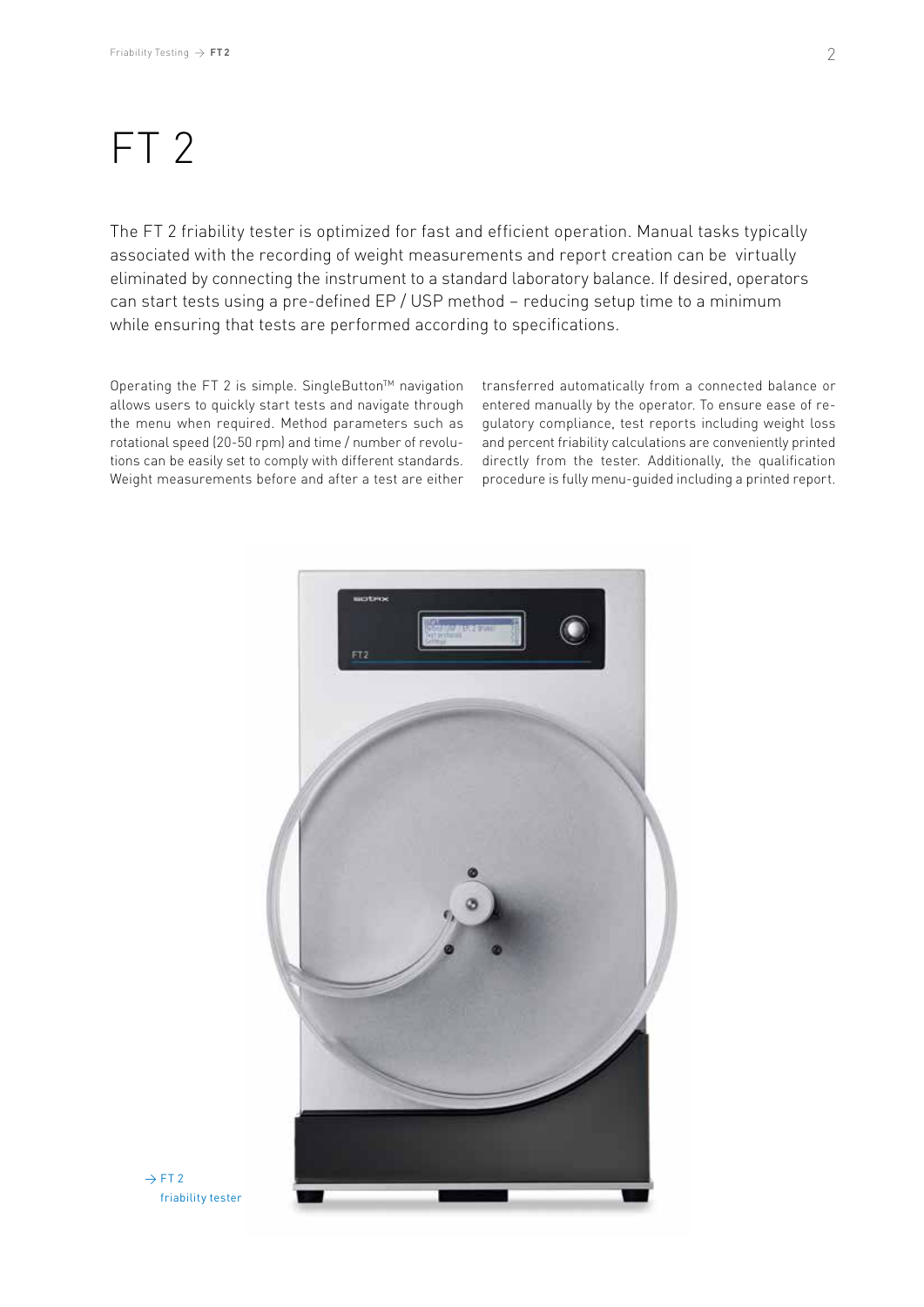## Easy handling

Designed in full compliance with the specifications as defined in the USP and other Pharmacopeia, the FT 2 has a built-in 10 degree tilting function that can be utilized permanently or only when needed to prevent irregular tumbling of larger tablets. Anti-static front-load drums provide for easy handling and excellent visibility during the test.

Whether operated in a single or dual configuration, friability drums don't have to be removed and opened to insert tablets. On completion of a test run, samples are automatically discharged into separate collection trays.



 $\rightarrow$  Standard operation

 $\rightarrow$  Operation at 10° angle as per USP

## Robust design

The FT 2 features a maintenance-free drive that ensures gentle starting and stopping motions at all times. A quick-lock system prevents any slippage as drums are fully engaged with the drive. Instead of friability drums, the FT 2 can also be equipped with abrasion drums for carrying out attrition tests.



→ User-friendly SingleButton<sup>™</sup> operation